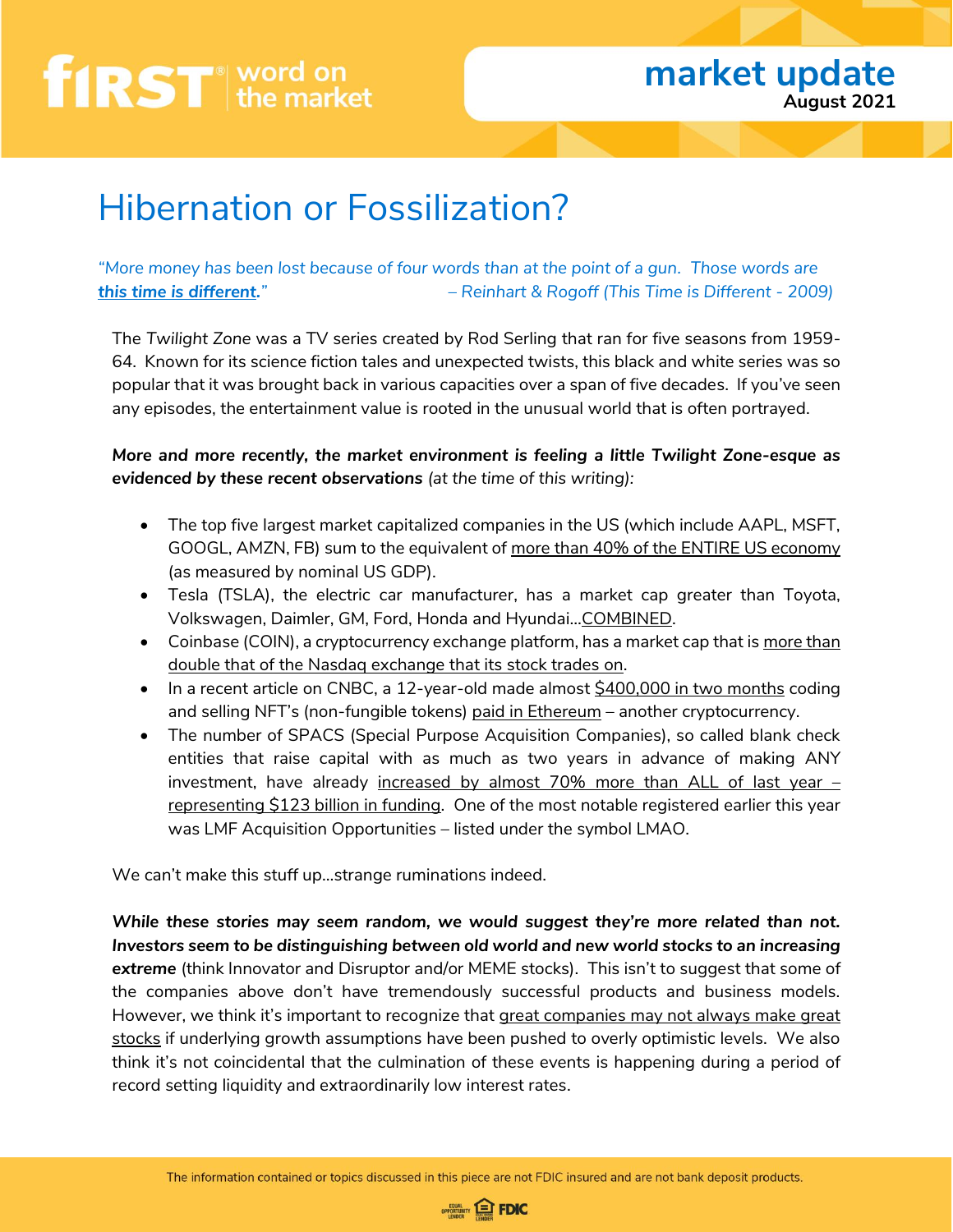*A lot of the previously mentioned stocks fall into the Growth category and are represented by high Price to Earnings valuations making their terminal growth rates very sensitive to interest rate changes.* To that point, according to Factset, the S&P 500 Growth index sports a P/E ratio of 29 times forward earnings (52% above the 10-year average) compared to the S&P 500 Value index of 16 (15% above the 10-year average). That gap of 13 multiple points compares to a difference of only 2 a decade ago. With rates at exceptionally low levels, expensive Growth stocks have flourished but should rates rise – as we've previously evidenced by a higher growth and inflation backdrop – caution might be warranted for that group.

As can be seen in the chart below, the cumulative performance of value stocks relative to growth

stocks consolidated late last year into early this year but recently took another leg lower. *Currently, the performance differential is now more than THREE TIMES greater than that witnessed during the '90's decade – concluding with the 2000 Tech bubble.*



**market update**

**August 2021**

*Are value stocks hibernating after a LONG winter lull or have they gone the way of the dinosaur – fossilized in time? In other words – dare we say – "is this time different"? We're not convinced the answer is yes.* That doesn't mean that some of these technologies won't be life changing. It simply may suggest that some of the growth stocks leveraged to these themes may have valuations that reflect better-than-best-case scenarios. Hardware and software companies in the '90's introduced computing technologies that absolutely changed our lives. But, with hindsight, we often joke that stock valuations back then not only reflected the assumption that there'd be a PC in every home and office on earth, but also on every planet of the universe as well.

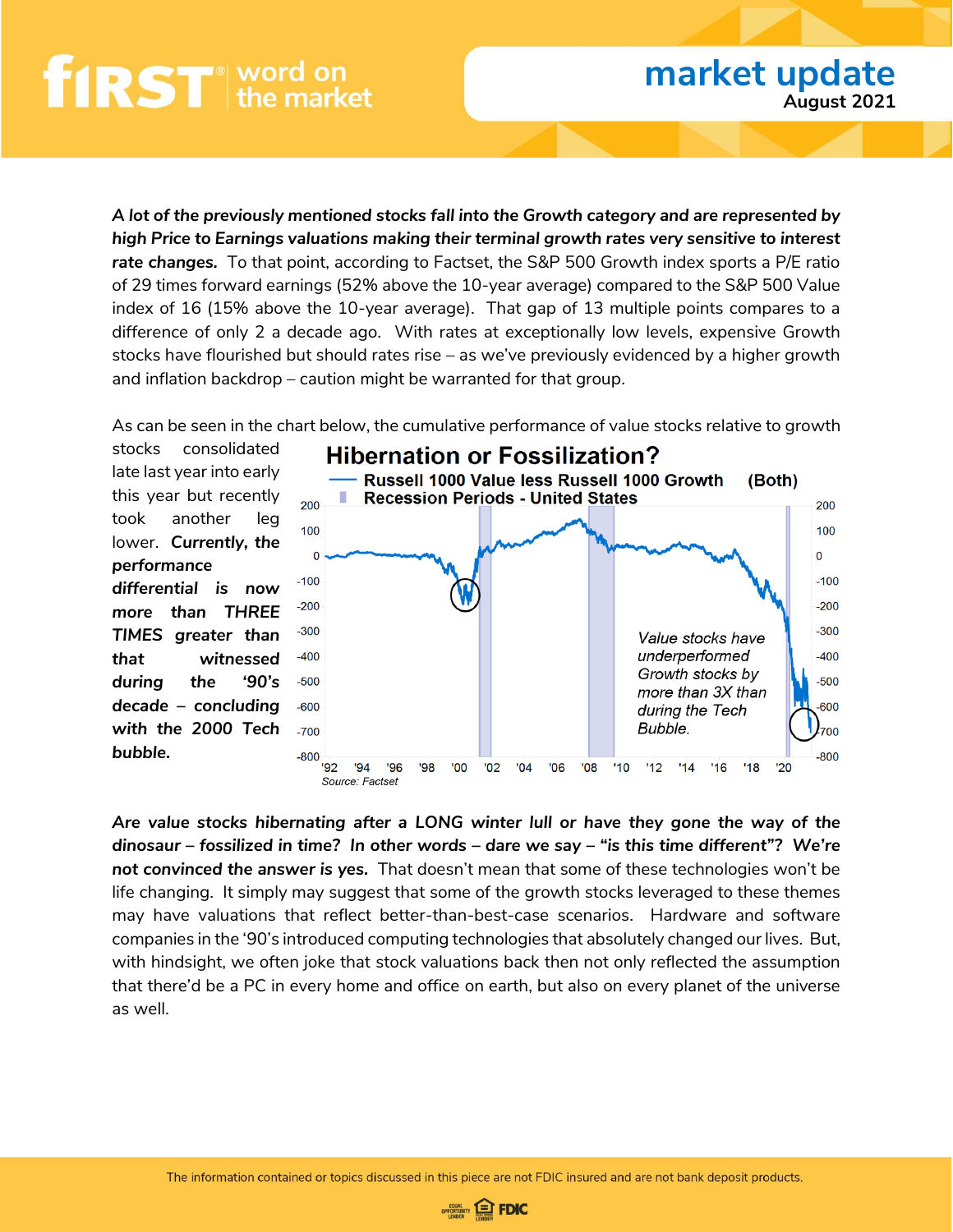While some market trends reversed over the past several months, full year returns have generally still indicated a reflationary bias. Real Assets outperformed Stocks and Stocks outperformed Bonds. Commodities, Real Estate, and Cyclical sectors did the best while interest rate sensitive Bonds suffered the most.

#### **Stocks**

Global equities posted mixed returns so far in the third quarter amid still mostly strong year-todate totals. Of late, a more defensive market posture has been evident with profit taking in the more cyclical areas like



**market update**

**August 2021**

Small Caps (Russell 2000) and Emerging Markets (MSCI EM). A combination of COVID resurgence along with inflationary pressures dampened consumer sentiment. Policywise, Fed tapering remains on the horizon while fiscal spend continues to advance in Congress. At the same time, corporate profit growth (albeit likely peaking) has remained exceptionally robust. For the year, S&P 500 sectors have reflected an investor preference for Cyclical exposure with outperformance in Energy and Financials (Cyclical Value) as well as Communication Services and Tech (Cyclical Growth). Conversely, more traditional Defensives (Health Care, Utilities) were positive but lagged – though this started to reverse quarter-to-date as yields backed down and these sectors outperformed.



#### **S&P 500 Sector Returns** August 2021 - YTD

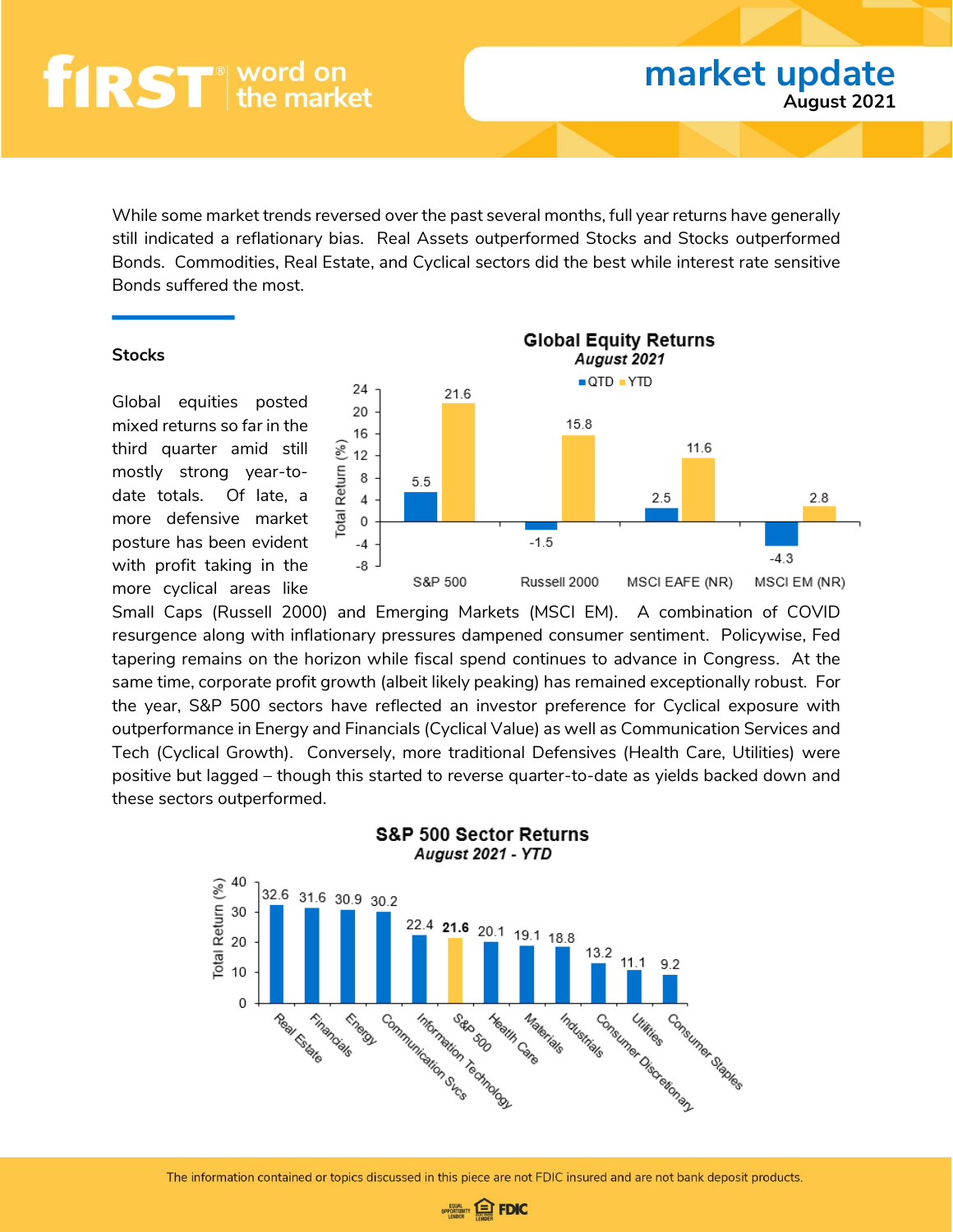#### **Bonds**

Bond returns were mostly negative year-to-date. Long-term interest rates started to trend higher last August with the pace picking up in the first quarter only to consolidate over the past several months. Meanwhile, short-term rates remained mostly anchored by the Fed – resulting in a Yield Curve that steepened in the first quarter to its highest level in over 5 years – only to retrace about 40% of that move since then. Year-to-date, the more interest rate sensitive areas of the bond market saw their returns pressured the most – including long-duration Treasuries (Govt Tsy Long) – though that reversed quarter-to-date. A stronger dollar also pressured International Fixed Income (Global Agg ex US). Meanwhile, securities with shorter durations and more sensitivity to equities outperformed, including Securitized Assets (ABS, MBS, CMBS) as well as Investment Grade and High Yield corporate bonds along with Emerging Market Debt (EMBI). **Global Fixed Income Returns** 



#### **Alternatives**

Alternatives posted mostly strong returns quarter-todate and for the year. Treasury inflation protected securities (TIPS) were held back by the rise in long-term interest rates though outperformed nominal Treasuries given increased inflation expectations. Both



publicly traded real estate (REIT's) and Commodities generated among the best results for the year. The former has been viewed as an attractive reopening opportunity though with some defensive yield characteristics. The latter has benefited from rising Energy, Industrial Metals and Agriculture prices (Industrial Metal and Energy prices remained solid quarter-to-date).

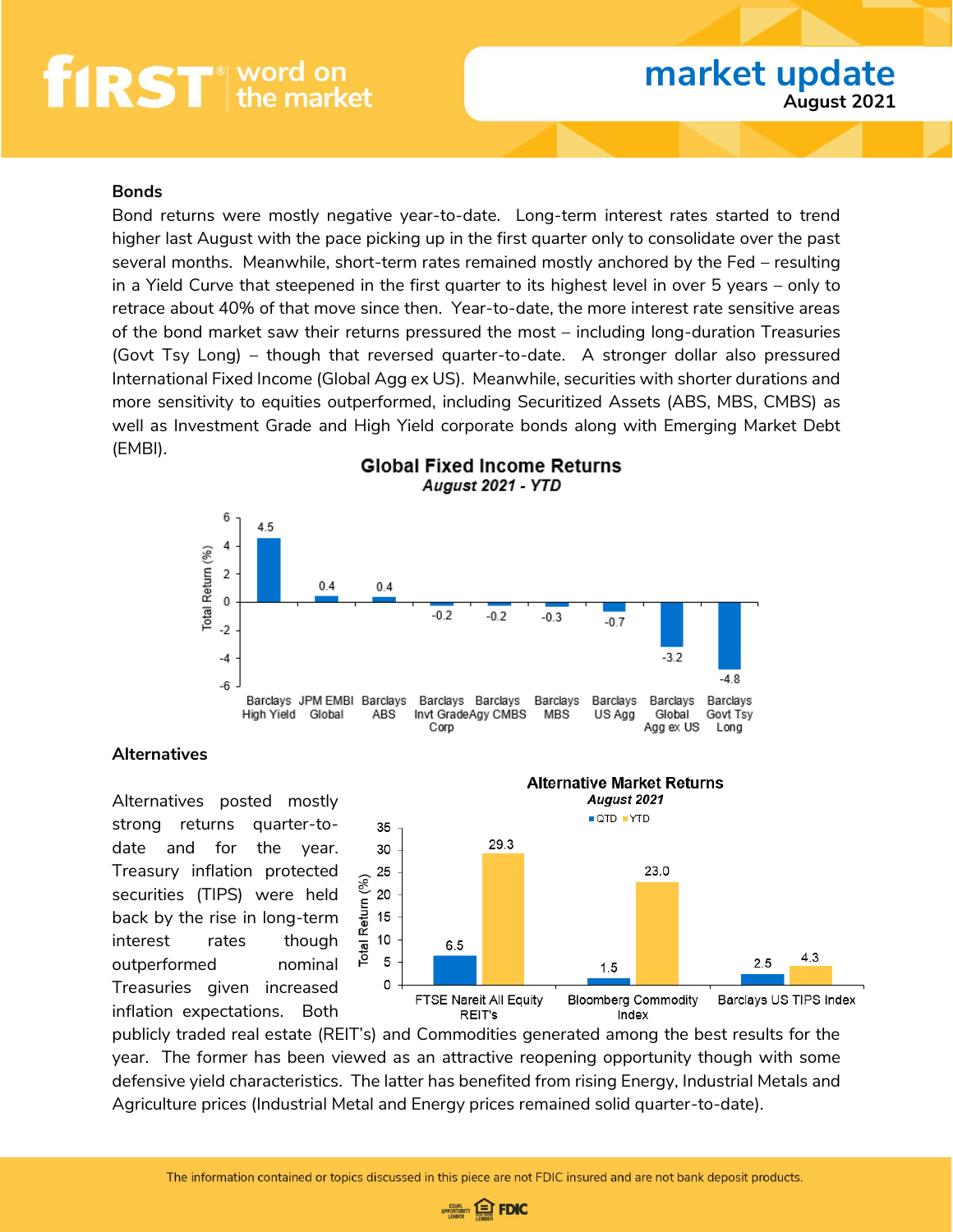#### **Market Outlook**

*Coming into this year, our business cycle outlook has continued to be best defined by the phrase "From Red Lights to Green Lights".* Having a medical solution to the medical problem

is ushering in an economic reopening. This, combined with record levels of stimulus, is expected to generate sizeable GDP and earnings growth in 2021 (see table at right).

|                          |      |                   | <b>Red Lights   Green Lights</b> |
|--------------------------|------|-------------------|----------------------------------|
| <b>Indicator</b>         | 2019 | 2020              | 2021 e                           |
| GDP (yoy)                | 2.6% | $-2.3%$           | $7.0\%$                          |
| <b>Unemployment Rate</b> | 3.6% | 6.7%              | 4.5%                             |
| S&P 500 EPS (yoy)        | 3%   | $-19%$            | 37%                              |
| <b>COVID Cases</b>       | N/A  | 19.1 <sub>m</sub> |                                  |

*From an investment perspective, we've been believers in the "Reflation*  Source: Factset; 2020 readings and 2021 S&P 500 EPS growth estimate are as of 1/1/21. 2021 GDP and Unemployment Rate estimates are projections produced by the Federal Reserve as of June 2021. COVID case count from www.coronavirus.jhu.edu as of 12/28/20.

*Reset" theme, whereby nominal growth improves from a combination of rising real growth and inflation.* A federal budget deficit today that only rivals that of World War II, along with deglobalization trends, and the Fed's FAIT (Flexible Average Inflation Target) policy are all structural reasons to support this theme. Similarly, the widening disconnects between the 10 Year Treasury Yield and the Consumer Inflation index (widest since 1990) as well as nominal GDP growth (widest on record since the early '50's) suggest these gaps are not sustainable. *We continue to believe that the transitory portion of inflation moderates from here, but still normalizes back to structurally higher levels than what we've seen in the recent past.* The

chart below is a good illustration of how the inflation dynamic could play out as described above. The PCE index is the Fed's preferred inflationary gauge which incorporates the Fed's inflationary forecasts out through 2023.



Source: Factset; PCE forecasts are produced by the Federal Reserve as of June 2021.

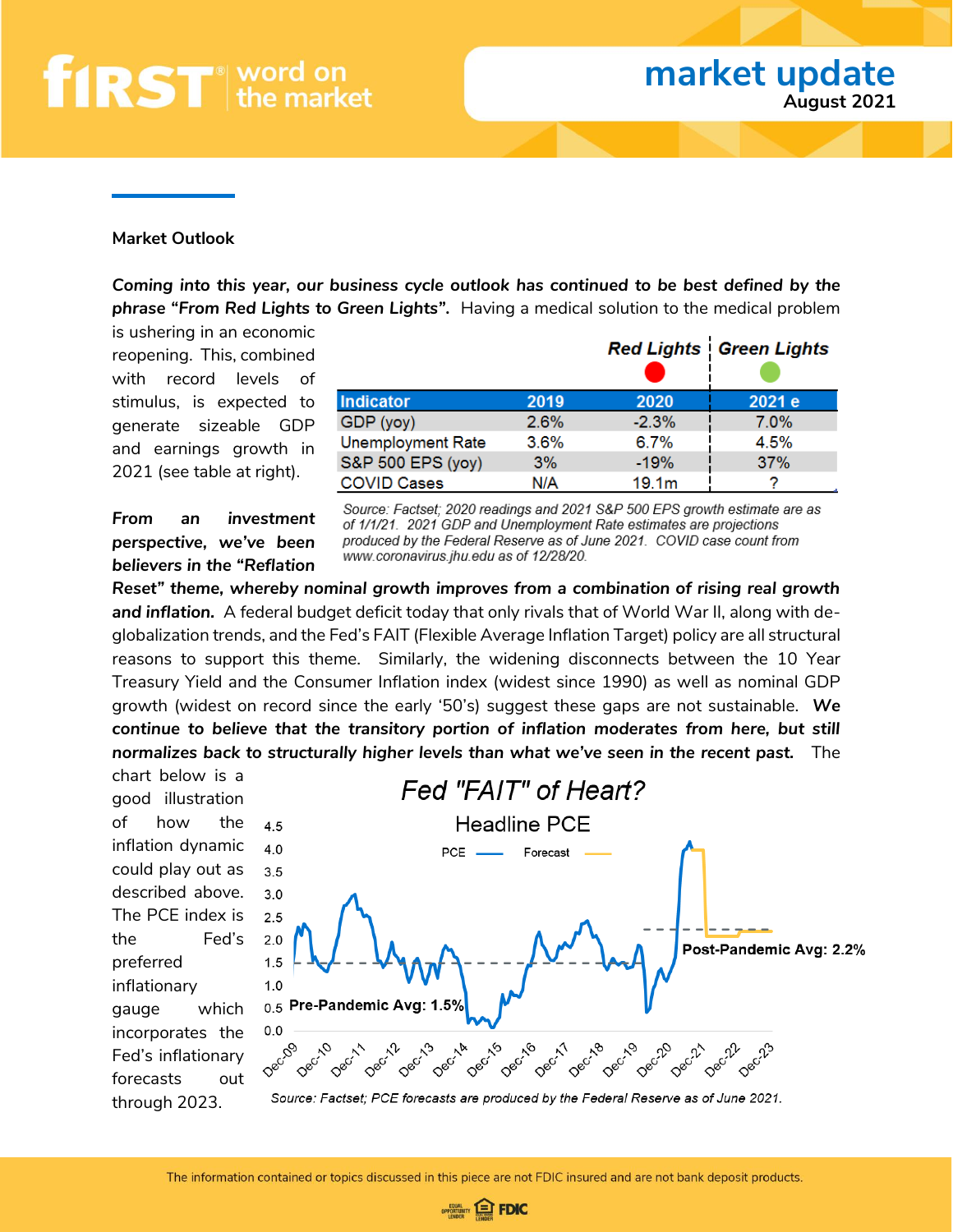In short, pre-pandemic inflationary levels might be noticeably lower than post-pandemic inflationary levels. *Furthermore, should wage inflation remain elevated – and even accelerate from here – structural inflation tendencies might become more embedded especially if investors are surprised by a tighter labor market than previously thought.* 

*Up to now, longer-term rates have been more sensitive to factors other than inflation, including a stronger dollar, COVID case resurgence, moderating economic data and a Fed that now owns about a quarter of the ENTIRE Treasury market. Might longer-term rates start incorporating a changing view if some of the above factors change?* While COVID case counts due to the delta variant remain troublesome, the data is starting to suggest that positivity rates are peaking in US hot spots (South). Meanwhile, the FDA granting full approval for the Pfizer

vaccine could spur further vaccination uptakes. More recent Fed commentary has made it clear that policymakers are likely to begin tapering (reducing Treasury and Mortgage bond purchases) late this year or early next year – lessening some of the artificial influence



as noted above. Finally, the Citigroup Economic Surprise index, an indicator that measures the degree to which economic data is beating or missing expectations, is now at a low historical level (moving from the  $10^{th}$  decile last year to the  $2^{nd}$  decile currently – relative to history dating back to 2003). As can be seen in the chart above, this index has recently made a new low while the 10 Year Treasury Yield has not. In other words, the rates market might be suggesting that economic expectations have now been sufficiently reset enough for the economic data to begin surprising to the upside.

*The confluence of these events may be enough to price in a higher rate dynamic, which would benefit relationary pockets of the market – cyclicality within equities, shorter duration within bonds and real assets within alternatives. All of these areas have been tactical points of emphasis in client portfolio positioning.* 

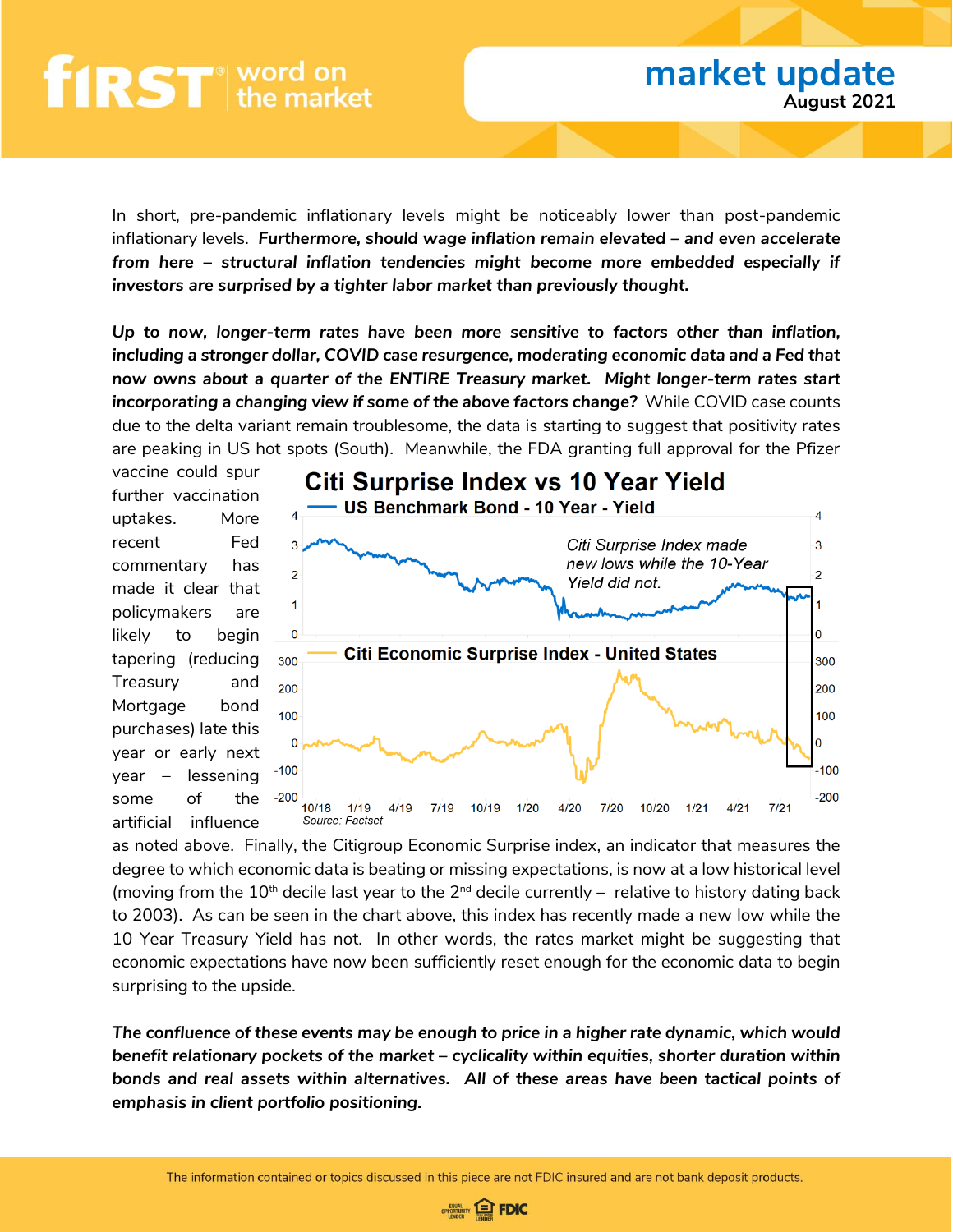*At the same time, we want to be cogznizant of risk and recognize that investors may not want to be as aggressive in positioning as they were to begin the year – for the following reasons:*

- Year Two of a cyclical bull market has historically ushered in more volatility (albeit positive returns). Through the first five months of Year Two, we've seen comparable historical FULL year returns without much of the volatility.
- As we get closer to the end of the year, corporate profit growth is likely to slow. While this is not a major negative for market returns, in aggregate, it does tend to signal a rotation under the surface – having implications for sectors and risk factors.
- Stock valuations are elevated in an absolute sense and may becoming more so in a relative sense. The equity risk premium may look less favorable if rates rise.
- Policy conditions are likely to be less favorable over the next 12 months than over the past 12 months (less liquidity and more potential headwinds for corporate earnings).

#### *In short, we advocate maintaining a reflationary tilt in one's portfolio while managing the degree of that tilt.*

**Consistent with the above, we remain deliberate in emphasizing a reflationary bias in client portfolios while also controlling overall portfolio risk.** Accordingly, several times this year we've trimmed some of our OW to risk assets (via Equities) while bolstering our inflationary hedges (Real Assets including Real Estate and Commodities) and maintaining diversification with lower volatility assets (via US Core Fixed Income and Diversified Alternatives).

*Within equities*, our OW's continue to favor a pro-reflation bias. Previously, we've increased our exposure to a modest OW in International Markets. We've also previously increased our US Small Cap exposure to an OW and have shifted toward more of a cyclical value sector tilt within our (UW) US Large Cap exposure (though recently have shifted some of that value tilt toward higher quality companies).

*Within fixed income,* to mitigate some portfolio risk, we remain UW the most cyclical parts of the bond market (High Yield and Emerging Market Debt) but our US Core managers are OW investment grade credit and UW (defensive) treasuries. We also continue to carry a shorter duration bias (less interest rate sensitivity). Our US Core Fixed Income exposure remains an OW supplemented by our UW position in International Fixed Income which remains a beneficiary of a weaker dollar environment.

*Within alternatives,* we previously have added to real assets as a way to bolster inflationary hedges. As such, we are OW to Real Estate and Commodities. Rounding out our exposure, we're also OW to Diversified Alternatives which provide some hedge against market volatility.